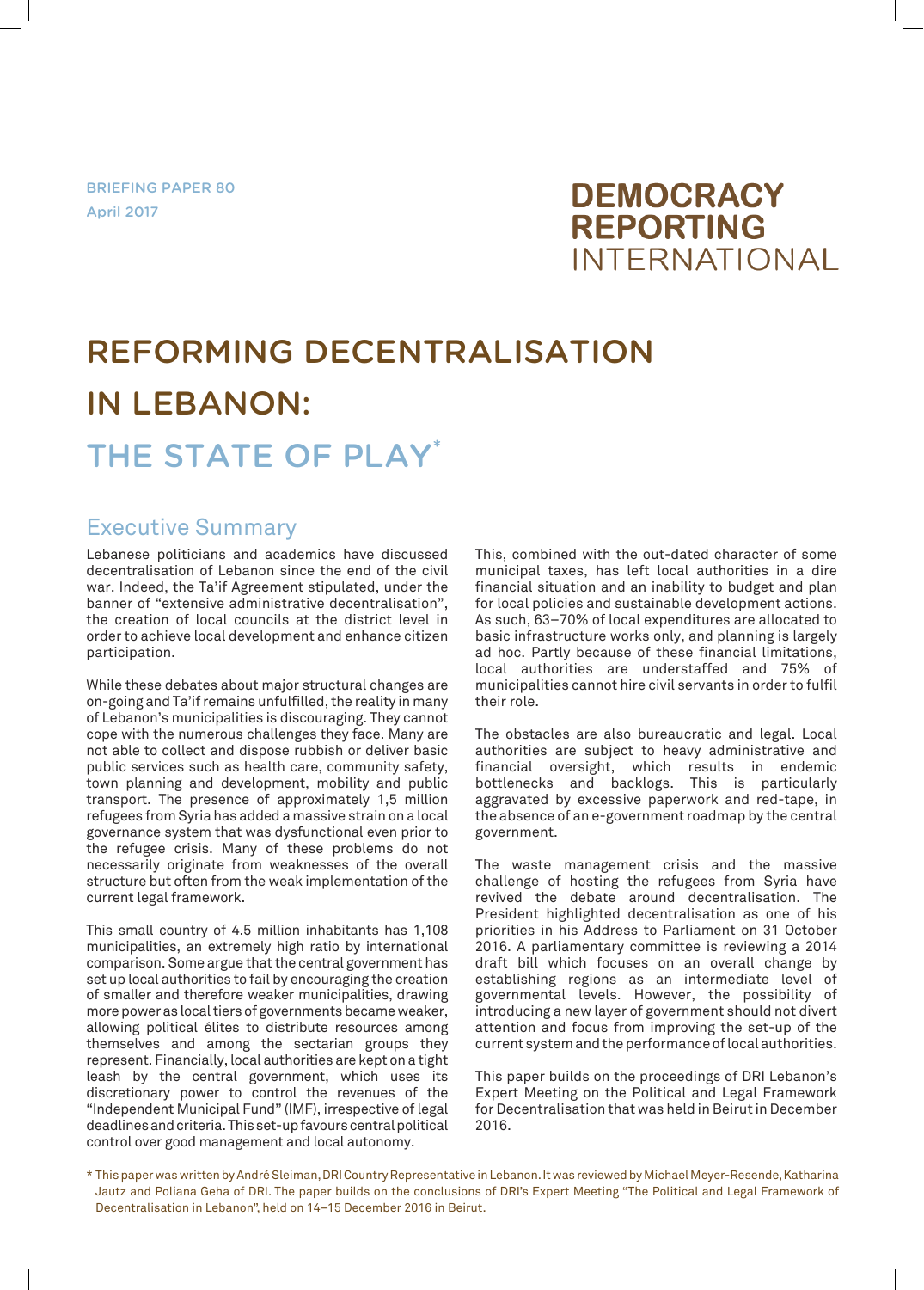## 1. Introduction

Lebanon's constitution has defined "extensive administrative decentralisation" as a reform to achieve local development and enhance citizen participation. Decentralisation is not, however, a neutral policy process. It affects the allocation of power and resources that are influenced by political interests, in Lebanon's sectarian political environment even more than elsewhere.

The current decentralisation framework in Lebanon<br>includes municipalities and federations of includes municipalities and federations municipalities (sometimes called "unions") – both of which are henceforth referred to as "local authorities". There are currently 1,108 municipalities in Lebanon $^{\textrm{\text{!}}}, \,$ a very high number by any standard. 75% of them are members of 56 municipal federations that conduct joint projects of various municipalities. While they are, by law, granted a significant level of autonomy and a wide array of functions, municipalities are in reality hindered by conflicting legislative texts, the absence of a viable accountability mechanism, administrative and fiscal bottlenecks, and heavy central government control. On-going sectarian tensions, exacerbated by state paralysis and rounds of local and regional conflicts, have also frustrated reform efforts.

Of late, the Syrian refugee crisis, the continuing waste management crisis and several security incidents added concerns for government officials and civil society actors alike and activated their interest in enhancing the role of local authorities across the country.

The election of new municipal councils in May 2016 has revived the discussion on decentralisation in Parliament. The policy was explicitly mentioned in the inaugural address of President Michel Aoun in October 2016, creating momentum among policymakers, civil society actors and researchers.

Two options are currently promoted in this regard. The first one calls for the creation of regions with elected councils as a new layer between the central and the municipal tiers. The second option suggests that rather than overhauling the architecture of the system of governance, a comprehensive combination of amendments should be introduced to improve the implementation of the existing municipal framework. On the one hand, there is a widely held assumption that delegating power to local bodies will render service provision more effective as the local government would be more responsive to the needs of citizens and communities will be better represented. On the other hand, some fear that enhanced decentralisation would shift and reinforce networks of patronage and clientelism to local levels rather than foster sound governance and effective leadership.2

Lebanese Center for Policy Studies (2014). About Administrative Decentralization in Lebanon. Beirut: LCPS.

<sup>2</sup> Harb, M., & Atallah, S. (2015). Local Governments and Public Goods: Assessing Decentralization in the Arab World. Beirut, Lebanon: Lebanese Centre for Policy Studies & Open Society Foundation.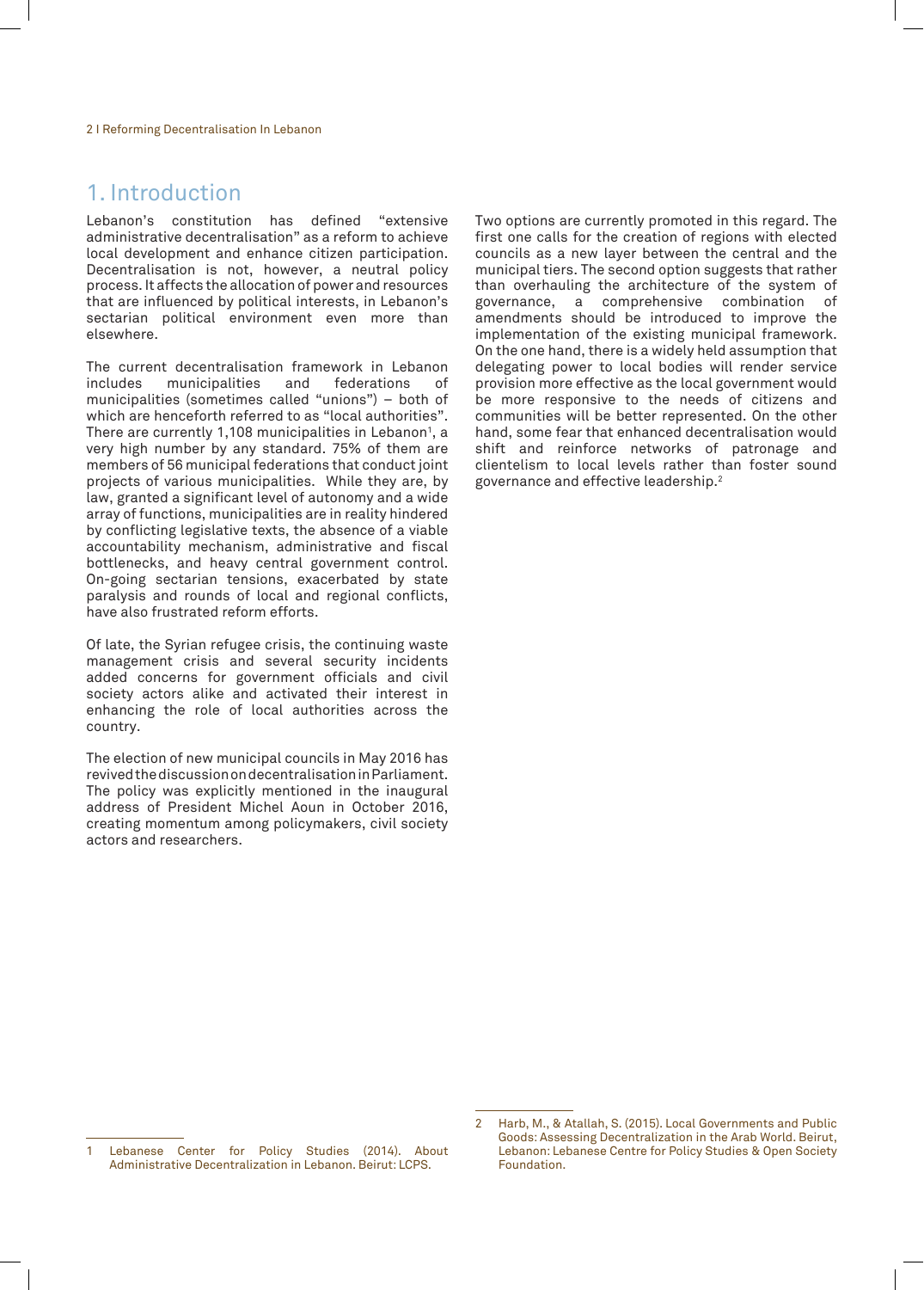## 2. The Political and Legal Framework for Decentralisation in Lebanon

## 2.1 Outline of the Historical and Legal Background of Decentralisation

Lebanon is a unitary state with one decentralised tier of government, represented by municipalities and federations of municipalities. Municipalities are governed by an elected council and are headed by a mayor. By law, municipalities enjoy administrative and financial autonomy; the council holds the policy-making power whereas the mayor is the chief executive, with the exception of the Municipality of Beirut where, for historical and political reasons, it is the governmentappointed governor of Beirut who chairs the executive authority, while the mayor of Beirut remains part of the policy-making power.3 A number of municipalities can form a federation to conduct common projects while retaining their individual autonomy. Local authorities fall under the purview of the Ministry of the Interior and Municipalities (MOIM). The Lebanese territory is divided into 8 governorates – sub-divided into 25 districts; these form the upper and lower deconcentrated tiers of the central government, respectively. Representing the central government and carrying out its tasks, they are not local government bodies. Governorates are chaired by a governor while districts are presided by a district chief (qaimaqam).

Both are state civil servants appointed by the Council of Ministers, and report to MOIM.

Successive administrative reforms in Lebanon have highlighted the need for decentralisation as a priority for effective governance. As early as under the French mandate (1920–1943), decentralisation was a recurring theme among state officials. Lebanon's independence in 1943 gave birth to extensive public administration reforms aiming to extend the state's authority beyond the capital and in remote areas throughout the 1950s and early 1960s. Municipal laws were enacted in 1947, 1952, 1954 and 1963, aiming to enhance political participation and local development. The Municipal Act of 1977 was then introduced to grant a significant power to local authorities in terms of policy-making and service delivery. This is the main reference text that remains applicable today.

| The separation of powers in Lebanese local authorities                                        |                                                    |                                                    |                                                                   |                                                                                           |                                                                                                      |
|-----------------------------------------------------------------------------------------------|----------------------------------------------------|----------------------------------------------------|-------------------------------------------------------------------|-------------------------------------------------------------------------------------------|------------------------------------------------------------------------------------------------------|
| <b>Mayor</b>                                                                                  |                                                    | <b>Governor of Beirut</b>                          |                                                                   | <b>Federation President</b>                                                               |                                                                                                      |
| (elected by council members)<br>Chairs the executive power<br>Part of the policy-making power |                                                    | (appointed by gov't)<br>Chairs the executive power |                                                                   | (elected by the council)<br>Chairs the executive power<br>Part of the policy-making power |                                                                                                      |
| <b>Executive power:</b><br>staff members                                                      | Policy-making power:<br>Elected council<br>members | <b>Executive power:</b><br>staff members           | Policy-making power:<br><b>Elected Mayor</b><br>+ Council members | <b>Executive power:</b><br>staff members                                                  | Policy-making power:<br>Federation council<br>members<br>(delegated by the<br>member municipalities) |

<sup>3</sup> From a strict legal perspective, the mayor of Beirut is no different from his fellow council members. In practice, however, he is the leader and the spokesperson of the elected council.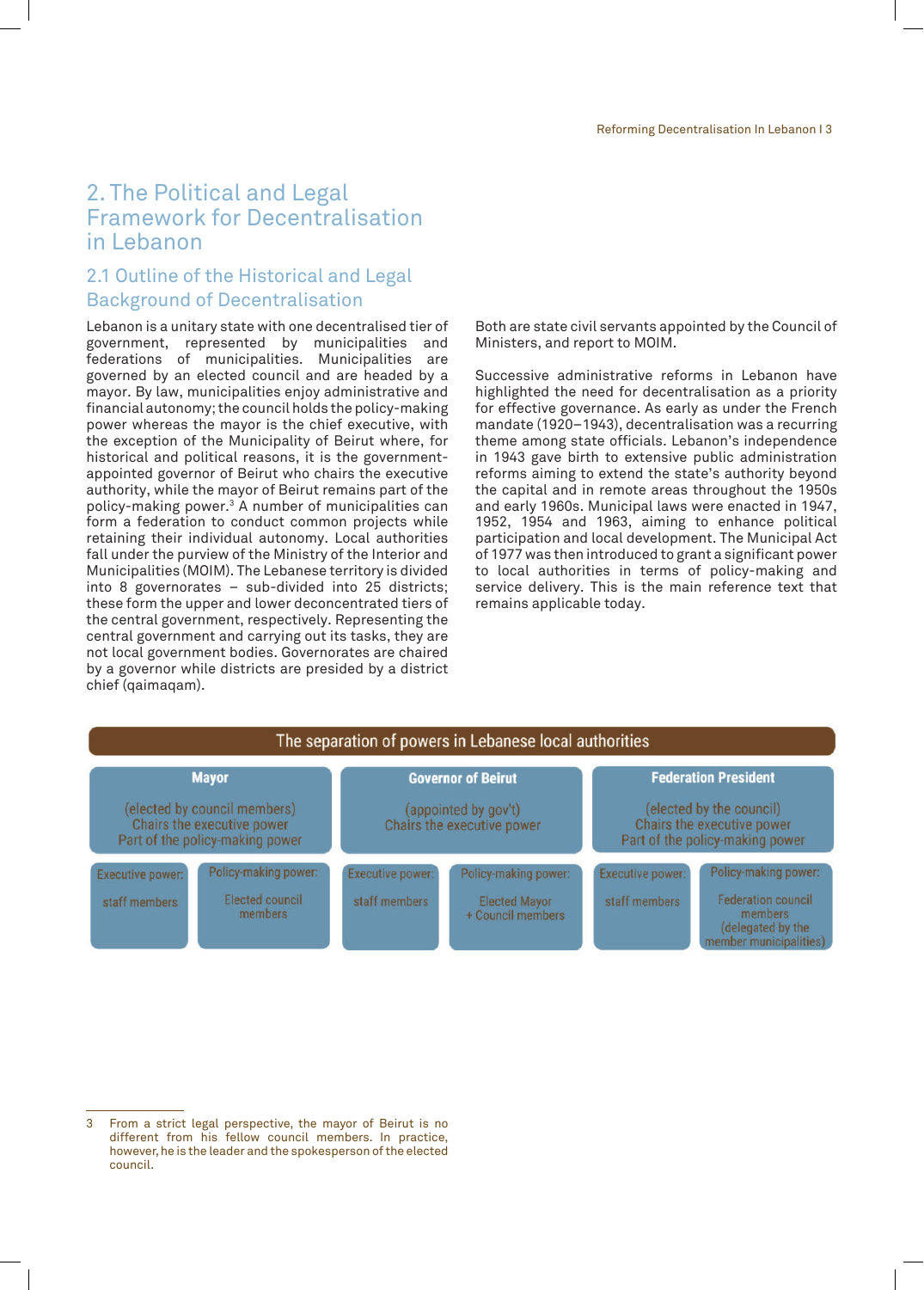4 I Reforming Decentralisation In Lebanon



However, the Municipal Act is not the sole legal reference. More than 50 other laws and decrees regulate the work of local authorities. Sectors such as urban planning, mobility, wastewater treatment, solid waste management, municipal police, and public health are each governed by a body of legislation that often consists of overlapping – if not conflicting – jurisdictions between central government and local authorities. The absence of a clear delineation of tasks and responsibilities is not only detrimental to the operations of local authorities, but also to public accountability.

#### 2.2.1 Past Reform Attempts

There have been several projects and attempts to adopt a new legal and political framework for administrative decentralisation since 1991. These were brought forward and initiated by two types of actors: politicians on the one hand, and civil society groups on the other.

#### 2.2.1 Political Attempts

During the Lebanese civil war (1975-1990), public administrations were largely paralysed in terms of service provision, human resource management and policy implementation. The Ta'if Agreement (1989), which laid the groundwork for a political settlement, stipulated the adoption of "extensive administrative decentralisation" to foster "even development" between the different regions of Lebanon. With the integration of the Agreement into the Lebanese Constitution in 1990, a comprehensive decentralisation reform became constitutionally mandated.

However, the text of the Ta'if Agreement is problematic: while it does foresee elected councils at district level, which would represent intermediary elected bodies, it stipulates that the district chief, a central government representative, would chair the council resulting in bodies with unclear accountability mechanisms.

Subsequent decentralisation draft bills have followed this model, but none were adopted. The latest attempt was the draft Administrative Decentralisation Bill, which was championed by the Minister of the Interior and Municipalities, Ziyad Baroud, and released under the auspices of President Michel Sleiman in April 2014. The bill, which deviates on several points from the text of the Ta'if Agreement, is currently being discussed in a parliamentary subcommittee,<sup>4</sup> as highlighted below:

#### The 2014 Administrative Decentralisation Bill

- 1. Division of Lebanon into 33 regions with regional councils that are granted a wide scope of regional councils that are granted a wide scope of<br>work, and suppression of the lower deconcentrated<br>tier (districts);
- 2. Elections on the basis of proportional representation<br>instead of the so far adopted first-past-the-post system;
- 3. Improved transparency and mandatory use of ICT and e-government;
- 4. Institutionalised participation mechanisms and civic oversight at the local level;
- 5. Promotion of Public-Private Partnerships in local governance;
- 6. Adoption of a gender quota in the electoral law;
- 7. A sustainable fiscal and financial system.

Many have seen the draft bill as a good step forward but the bill also drew criticism, notably surrounding the fragmentation of the small Lebanese territory into so many administrative divisions. Furthermore, the bill is silent about municipalities and does not introduce any amendment to their legal framework; nor does it provide a basis for the reform of the municipal electoral system.

That being said, the bill includes a number of key innovations that had been advocated for by the Lebanese civil society since the 1990s, such as e-government, improved transparency, institutionalised civic participation and scrutiny, administrative and financial autonomy of decentralised authorities, and electoral reform.

<sup>4</sup> The subcommittee is part of the Administration and Justice Committee.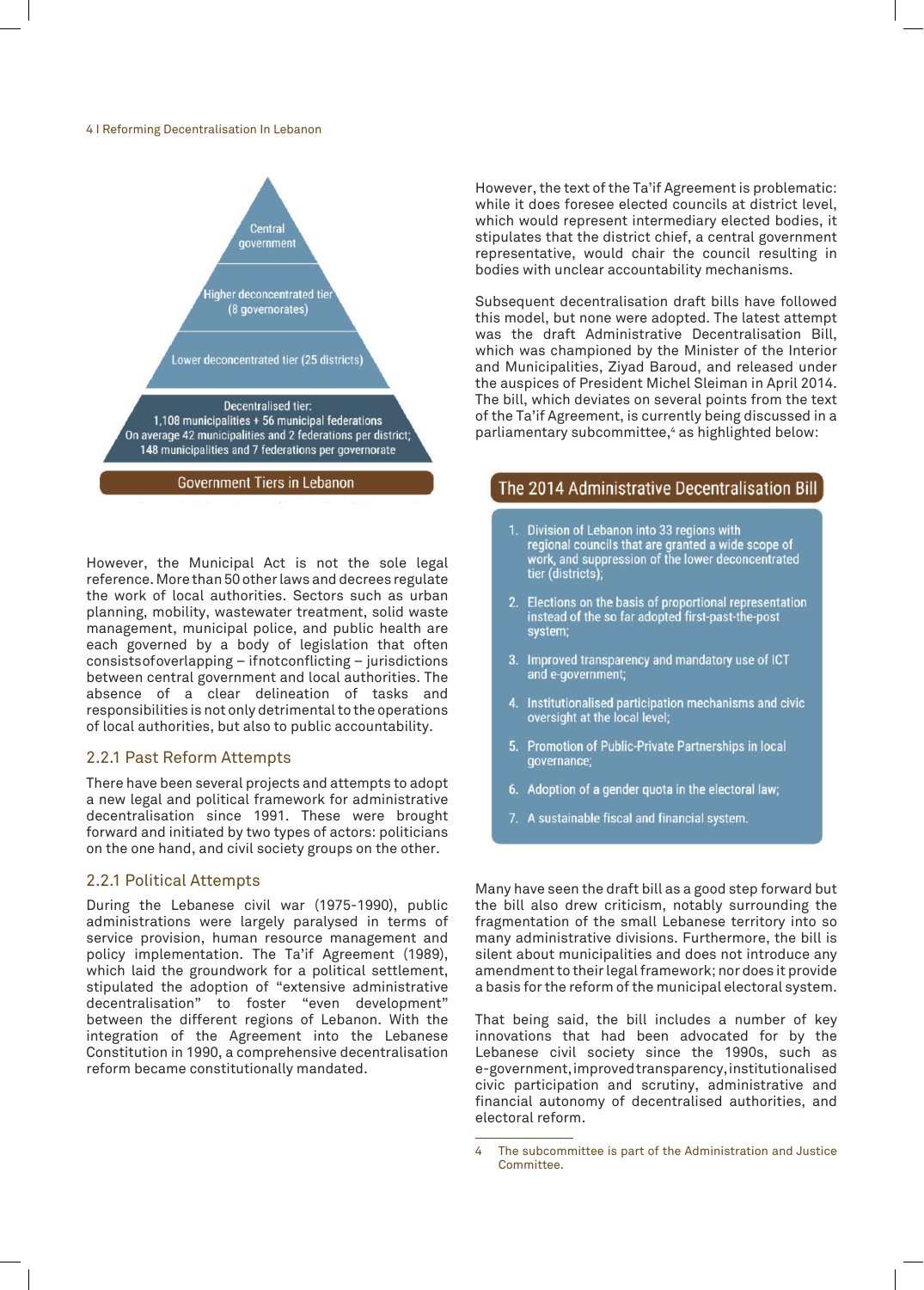#### 2.2.2 The Role of Civil Society Organisations

Upon the government's decision in 1997 to further extend the mandate of the municipal councils which had not been re-elected since 1963,<sup>5</sup> Lebanese civil society organisations joined efforts to hold elections by organising a national movement for local elections under the campaign name "Baladi Baldati Baladiyati", which translates as "My Country, My Town, My Municipality". Lebanese civil society organisations enlisted more than 100 associations along with political party representatives, activists, and volunteers. The nationwide success of the campaign led the Lebanese government to resume municipal elections in 1998. Since then, local elections have been conducted every six years as per the 1977 Municipal Act.

The May 2016 municipal elections marked another peak of civic activism when a civil society-led electoral list called Beirut Madinati ("Beirut, My City") contended elections for the municipal council of the capital. The coalition gained 37% of the votes, against 45% for the list supported by established parties. The new contenders did not, however, win any of the 24 seats because of the winner-takes-all system in force.

<sup>5</sup> Government extended the term of the municipal councils between 1967 and 1998. After the mayor's death, municipalities were managed by the district chief.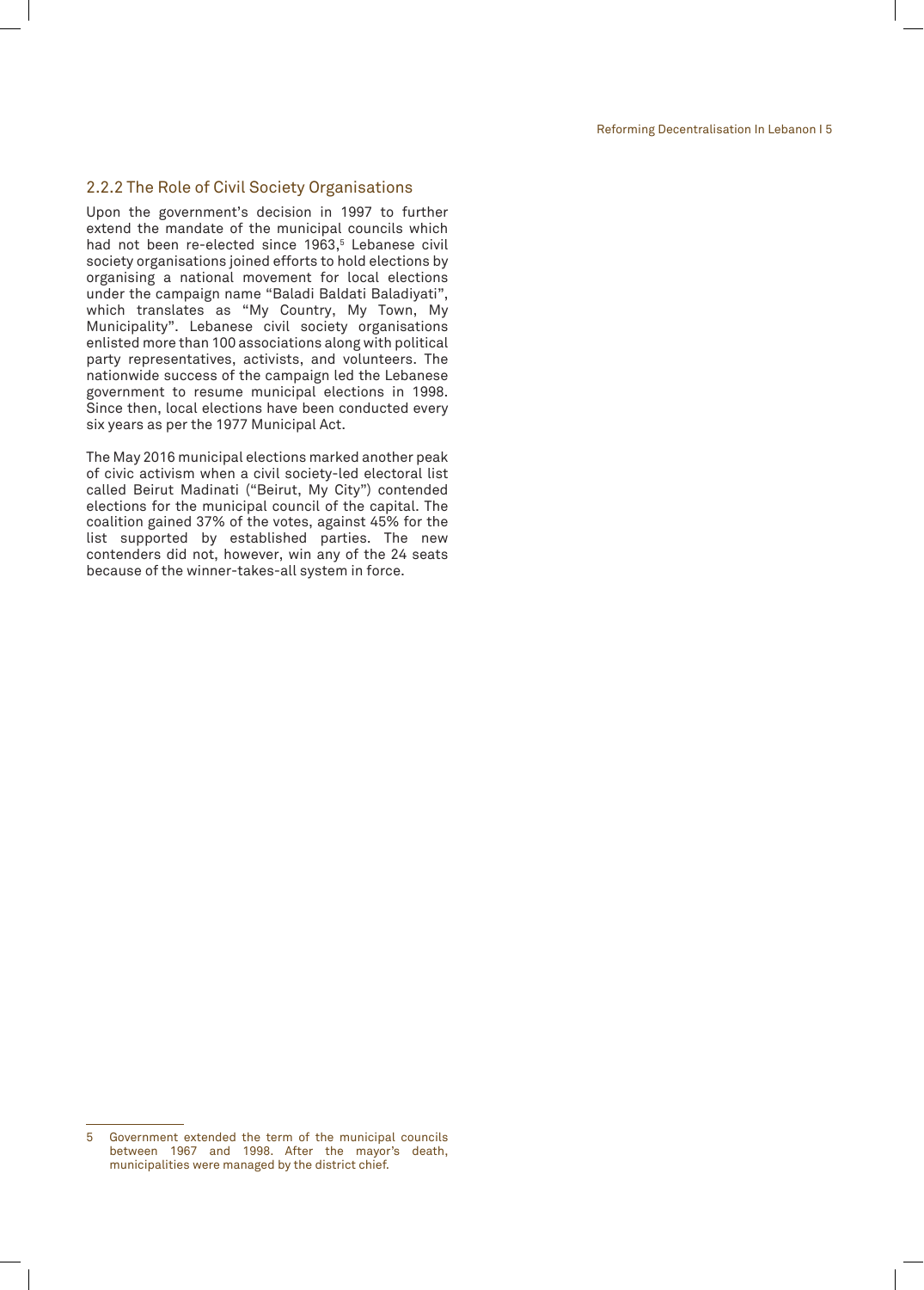## 3. Current Challenges of Local Governance in Lebanon

#### 3.1 Political Challenges

Although administrative decentralisation has been a recurring theme in the Lebanese political discourse since the 1990s, no comprehensive reform garnered enough momentum to be adopted. The sectarian parties' competition for power and resources thwarted any attempt at decentralisation. The issues of districting and the autonomy of local authorities remain highly controversial because they could limit the authority of the central government and the territorial influence of the established sectarian parties. Decentralisation is therefore feared to upset the fragile sectarian-political equilibrium.

In practice, Lebanon's politicians have hindered the effective implementation of municipal governance. In 1997, the Lebanese government abolished all criteria for the establishment of municipalities and has, since then, supported the proliferation of smaller, institutionally weak local authorities. As a result, Lebanon has the highest number of municipalities per square kilometre, most of which crucially depend on central government transfers, which mostly account to 50–70% of their budget. With the municipal districts fragmented, competition in the municipal elections is mostly intra-sectarian, opposing clannish and/or political factions of the same sectarian group, typically in the absence of any programmatic discourse.

Moreover, over the past 20 years, the central government has kept local authorities on a tight leash, using its discretionary power to control the revenues of the Independent Municipal Fund (IMF), often releasing the funds irrespective of the legally stated deadlines and transparency criteria.6

In sum, because most municipal institutions are weak and do not have the means to fulfil their role, they depend on the political élite in the central government to access resources and implement local projects. This state of affairs not only fosters a climate for corruption, it leads to bypassing the role of local authorities by consolidating patronage networks that link beneficiaries of municipal services with central government officials. By becoming an extension of central government party politics, elected local councils could not be held accountable and have lost their legitimacy in the eyes of Lebanese civil society and non-partisan groups.

#### 6 Atallah, S. (2011). The Independent Municipal Fund: Reforming the Distributional Criteria. No. 1. November 2011. Beirut: Lebanese Center for Policy Studies.

#### 3.2 Financial Challenges

Lebanese local authorities suffer from a chronic lack of financial resources to initiate and implement sustainable development projects. Two thirds of the Lebanese municipalities have an average yearly budget under 66,000 USD<sup>7</sup> while 63–70% of local expenditures are allocated to basic infrastructure works. In more extreme cases, local authorities can only cover their running costs.

These financial limitations lead local authorities to prioritise major revenue sources such as the rental value tax and the building permit tax. Most of the 36 direct municipal fees are not used because they cost more effort and money to calculate or collect, than the value they would produce. Many taxes are obsolete, such as the "investment fee on the generators used in industrial institutions", the "fee on the license for itinerant professions", or the "fee on certificates of technical studies" etc.<sup>8</sup>

Moreover, financial management (i.e., budgeting and spending) in Lebanese local authorities follows antiquated rules and procedures and they are not subject to a unified system. Large local authorities are usually subject to the 1963 Public Accounting Act (to which they are subjected in virtue of a government decree), which is used in all central government administrations, while other municipalities follow the 1982 Municipal Accounting Act. The legal and procedural framework for both systems is out of touch with contemporary financial management systems and principles. For instance, the municipal budget is structured along expenditure types and does not allow to monitor the allocation of expenditures to particular activities or projects according to comprehensive financial programming.9

Financial planning is equally precarious. For one, the central government's delays in transferring IMF dues severely affects the yearly financial planning capacity in local authorities. Secondly, because municipal politics seldom function on a programmatic basis, local elected leaders rarely go beyond traditional tax systems and take up proactive fundraising strategies, some of which would be allowed by law.

<sup>7</sup> ROL Ministry of the Interior and Municipalities (2011a). Administrative Decentralisation in 100 Questions. [Arabic]. Beirut: MOIM.

<sup>8</sup> ROL Ministry of the Interior and Municipalities (2011b). Municipal Finance Studies Program: Final Strategic Framework; Final Roadmap for Modernizing Municipal Finance in Lebanon. Beirut: MOIM/ICMA.

<sup>9</sup> Ibid.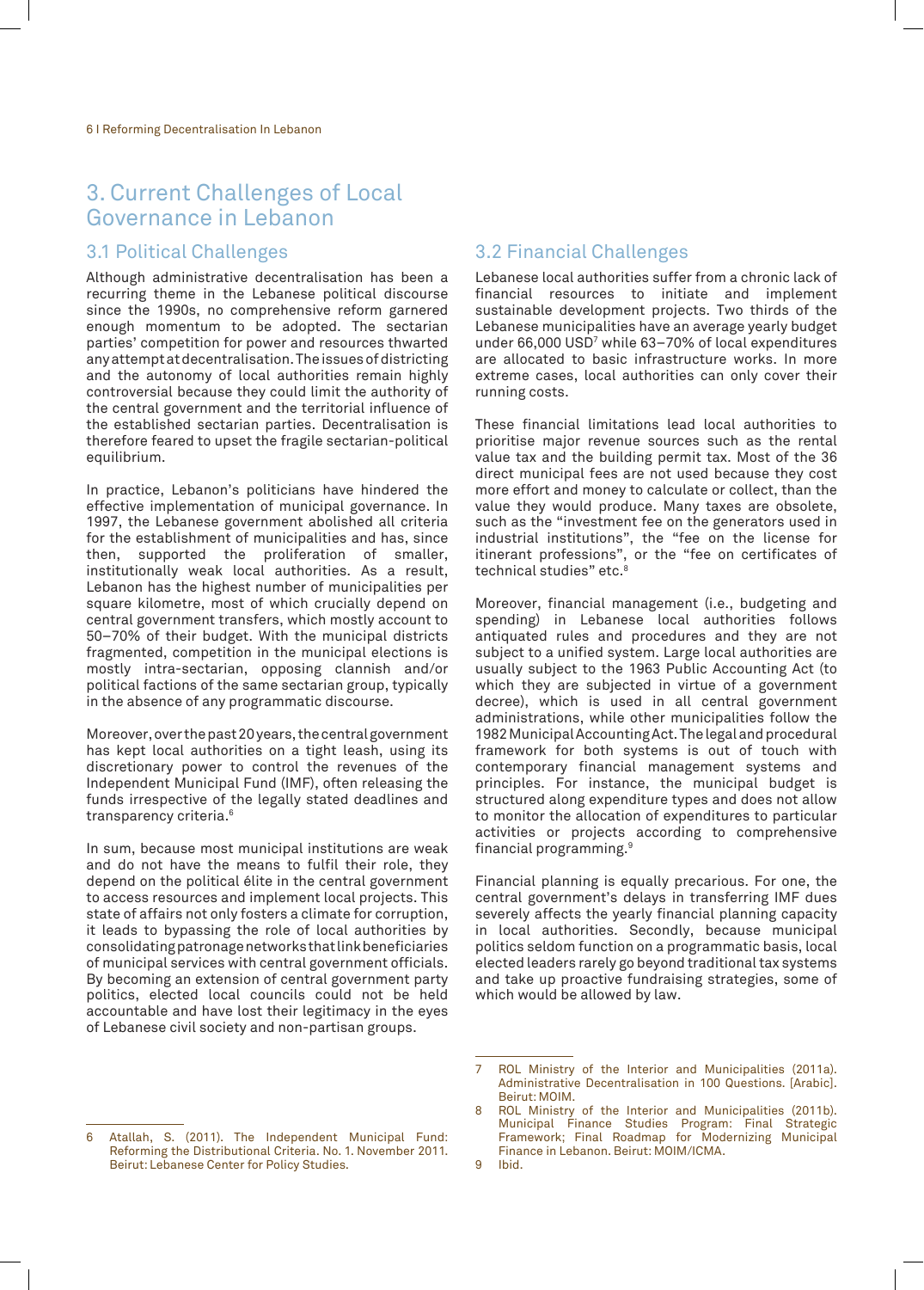#### 3.3 Administrative Challenges

Partly because of financial limitations, local authorities are understaffed and unable to hire enough civil servants to perform their duties. 75% of municipalities consider they lack the sufficient funds to hire civil servants. 36% of them function with only one permanent civil servant, 51% with 2–5, while only 13% count more than 6. As for the federations of municipalities, 21% of them have up to 2 permanent civil servants, while 58% do not have even one.10

The obstacles to adequate staffing are also bureaucratic and legal. The hiring procedure for municipal civil servants is lengthy (taking up to 1.5–3 years) which negatively affects operations, service provision, and staff workload. Secondly, the recruitment procedure is not uniform and is entirely controlled by central government authorities. Municipal recruitment in district capitals and other government-designated local authorities falls under the jurisdiction of the Civil Service Board (the recruitment agency for central government administrations), while the remaining local authorities depend on MOIM and the governorates' administration.

Furthermore, local authorities are subject to heavy administrative and financial oversight, which results in endemic bottlenecks and backlogs created at the levels of the de-concentrated tiers (districts, governorates) and central government tiers. For instance, a district chief, who typically has only 2–3 aides, assumes wideranging oversight duties covering 42 municipalities and 2 municipal federations on average, on top of his regular function as head of the lower-tier deconcentrated authority. A governor, on the other hand, oversees an average of 148 municipalities and 7 federations.

Things are further slowed down by excessive paperwork and red-tape. Municipal operations are out-dated and not in line with the information age (fax machines are, for example, still the privileged means of communication with central government administrations, constituents and the private sector). The absence of an e-government law has so far precluded the creation of an integrated electronic system linking local authorities with deconcentrated and central administrations. Instead, digitisation efforts are limited to the use of stand-alone computers, which renders the coordination between the various government tiers ineffective. This is critical in sectors that are highly centralised, such as urban planning. Although local authorities enjoy a great deal of power in this regard, it is the central authority that ultimately has the last say, which considerably delays the process.

Finally, there is an essential need to remedy the lack of official and reliable data on local government in Lebanon to monitor and evaluate the institutional capacity of local authorities and their performance in terms of management, policymaking and service delivery.

### 3.4 Local Authorities Under Pressure: The Refugees from Syria

In addition to the range of political, administrative and financial constraints on administrative decentralisation, local authorities now accommodate around 1.5 million refugees from Syria, most of whom reside in the Beqaa Valley, around Beirut, and in the North.<sup>11</sup> The crisis proved to have unprecedented social, economic and cultural repercussions on Lebanon by imposing an additional strain on an already fragile infrastructure (such as electricity, water and wastewater networks) and by aggravating the deficiencies of public and social services, particularly solid waste management, health and education.<sup>12</sup>



The presence of predominantly Muslim Sunni refugees has changed the sectarian balance in various localities, thus fuelling tensions between host communities and refugees. As a result, local authorities have had to carry out actions outside their original jurisdiction, or ones in which they had little experience, such as conflict mitigation, education and contingency planning.

<sup>11</sup> UNHCR. (2015-2016). Regional Refugee & Resilience Plan in Response to the Syria Crisis; Strategic Overview. United Nations High Commissioner for Refugees. 12 Ibid.

<sup>10</sup> Lebanese Center for Policy Studies (2014). About Administrative Decentralization in Lebanon. Beirut: LCPS.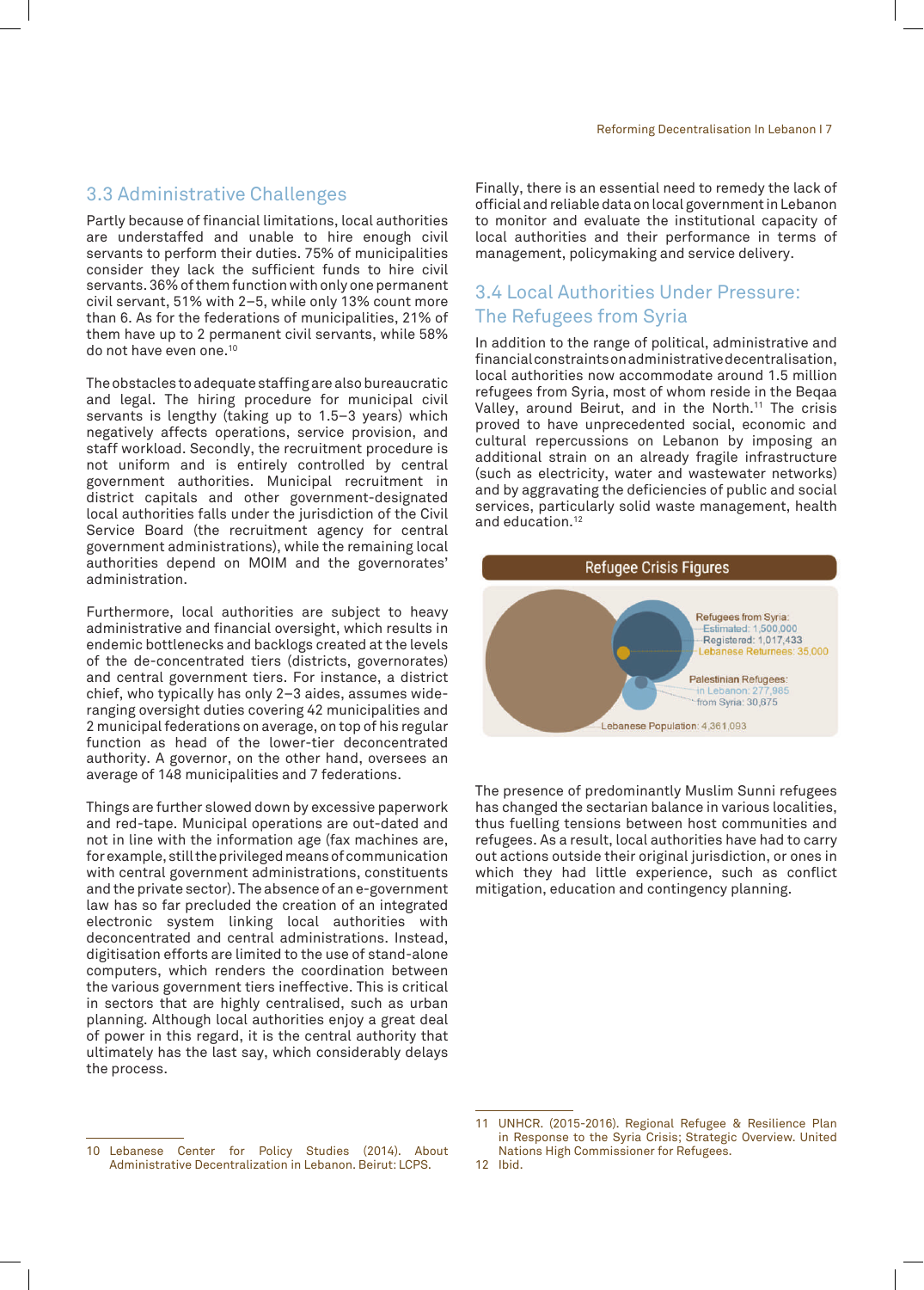#### 8 I Reforming Decentralisation In Lebanon

Recent analysis has shown that refugees in traditionally vulnerable regions like North-Lebanon and the Beqaa Valley are primarily suffering from insecurities (discrimination, integration in host communities) and competition over employment opportunities, rather than from lack of access to services.13

In 2012, the government drafted an emergency response but its resignation and the delay in the formation of a new cabinet led to a fragmentary implementation of the plan. The Ministry of Social Affairs continues to work alongside the United Nations Higher Commissioner for Refugees (UNHCR) to adopt an emergency humanitarian response across various regions in Lebanon. This calls for better articulation of actions between central government agencies and local authorities.

<sup>13</sup> Mourad, L., & Piron, L.-H. (2016). Municipal Service Delivery, Stability, Social Cohesion and Legitimacy in Lebanon: An Analytical Literature Review. Issam Fares Institute for Public Policy and International Affairs (American University of Beirut), Developmental Leadership Program (University of Birmingham).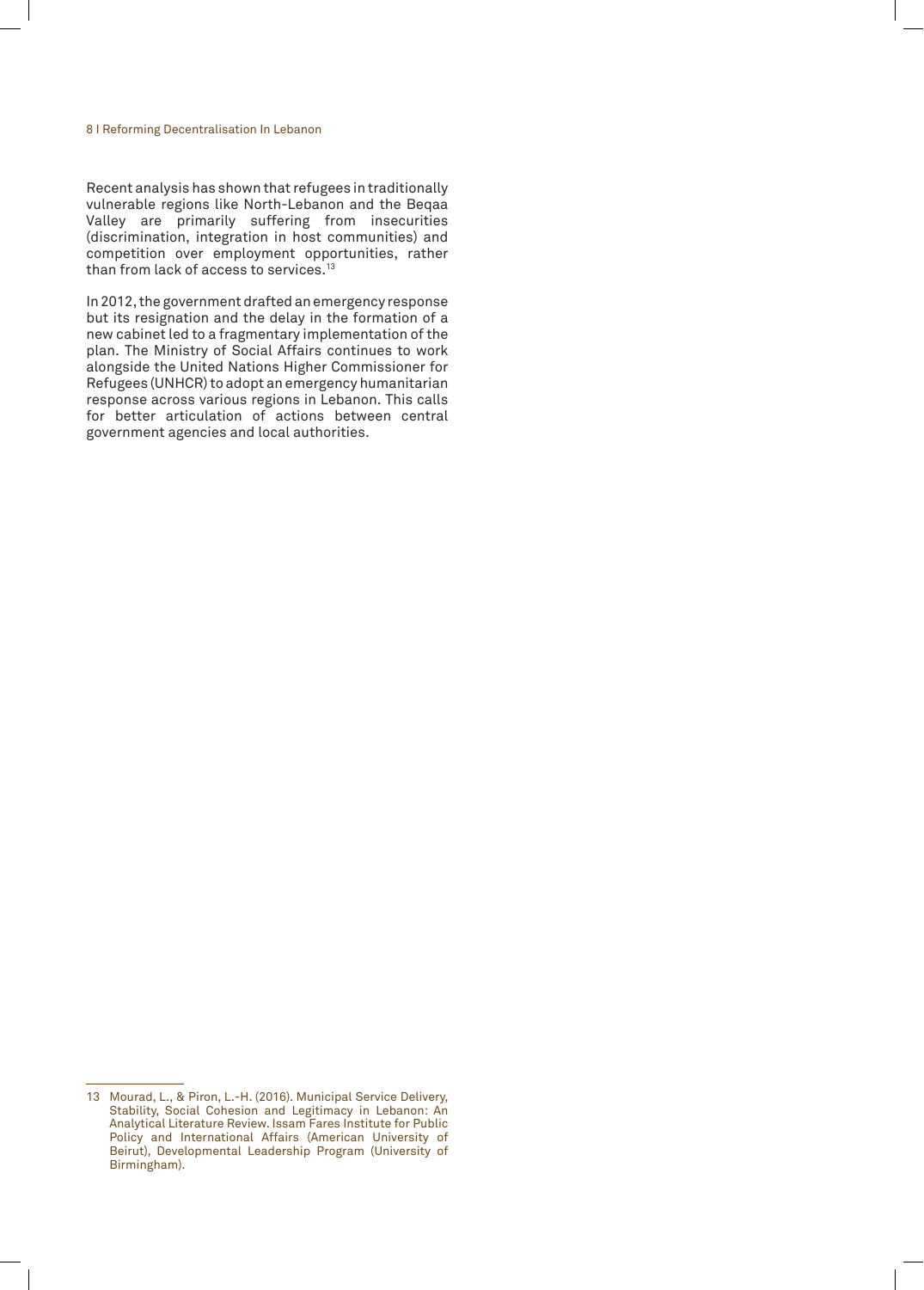## 4.Current Policy Proposals

#### 4.1 Adding A New Tier of Government

One proposal aims at creating a new tier of government between the municipalities and the central level. This is the idea of the proposal which is currently discussed in a parliamentary committee. A number of officials, civil society actors and researchers continue to advocate for this course of action.

The premise of this proposal is essentially political as it primarily aims to fulfil the stipulations of the Ta'if Agreement, which assumes that "extensive administrative decentralisation" will realise "even development" between the Lebanese regions and enhance local participation. On the other hand, proponents of this reform claim that this will grant decentralised authorities greater autonomy and power by re-allocating the roles, responsibilities and resources in a way that is more favourable to local institutions.

This proposal requires the re-examination of the role of local and central government authorities vis-à-vis the district councils (majalis aqdiya). In the current proposal, there are various points of overlap between the different levels of government, thus a high potential for conflict. Any comprehensive reform requires a significant revision of the overall legal framework for decentralisation. It demands, also, a revision of local government finance and equalisation systems. Reengineering Lebanon's decentralisation model will meet considerable resistance and political bickering regarding spatial rearrangements as it influences sectarian interests.

Last but not least, given Lebanon's entrenched tradition of patronage and pork barrel politics, the danger with the creation of an additional tier of government is that it can shift the locus of corruption to a new level rather than reduce or eliminate it.

Lawmakers should apply simulations on the various scenarios arising from the discussions of the Decentralisation Bill. In a parallel track, given the structural weaknesses of municipal institutions in Lebanon, a study on municipal service provision per sector will help identify how to re-engineer public service delivery and policy-making at the different levels of government.

## 4.2 Improving the Existing Decentralisation Framework

The other option, which could be labelled as "pragmatic", favours the adaptation and enhanced implementation of the current legal framework governing local authorities prior to engaging in a far-reaching reform. "Pragmatics" argue that the real problem is a lack of rule of law and strong state institutions in the absence of which wider reform will not succeed.

A number of examples are typically presented under this argument. To begin with, central agencies that fulfil crucial oversight and guidance functions, such as MOIM as well as both deconcentrated tiers (governorates and districts), the Court of Audit and the Central Inspection Board, are barely able to handle the current municipal tier. Secondly, decentralisation proposals discussed in Parliament have not suggested roadmaps to reforming the municipal tier, which is structurally defective.

Instead, proponents of this view call for incremental reforms on the basis of available studies that offer ample material for the improvement of municipal performance and service delivery. Specialised studies have also thoroughly addressed the aspects of municipal budgeting and finance, including the modus operandi of the IMF.14 In the same vein, a flagship World Bank-funded study, commissioned by MOIM, lays down a detailed roadmap to modernise municipal finance, highlighting a succession of priority actions.15 In sum, "pragmatics" advocate a bottom-up approach to decentralisation reform that hinges on strong municipal foundations.

<sup>14</sup> Atallah, S. (2011). The Independent Municipal Fund: Reforming the Distributional Criteria. No. 1. November 2011. Beirut: Lebanese Center for Policy Studies.

<sup>15</sup> ROL Ministry of the Interior and Municipalities (2011b). Municipal Finance Studies Program: Final Strategic Framework; Final Roadmap for Modernizing Municipal Finance in Lebanon. Beirut: MOIM/ICMA.